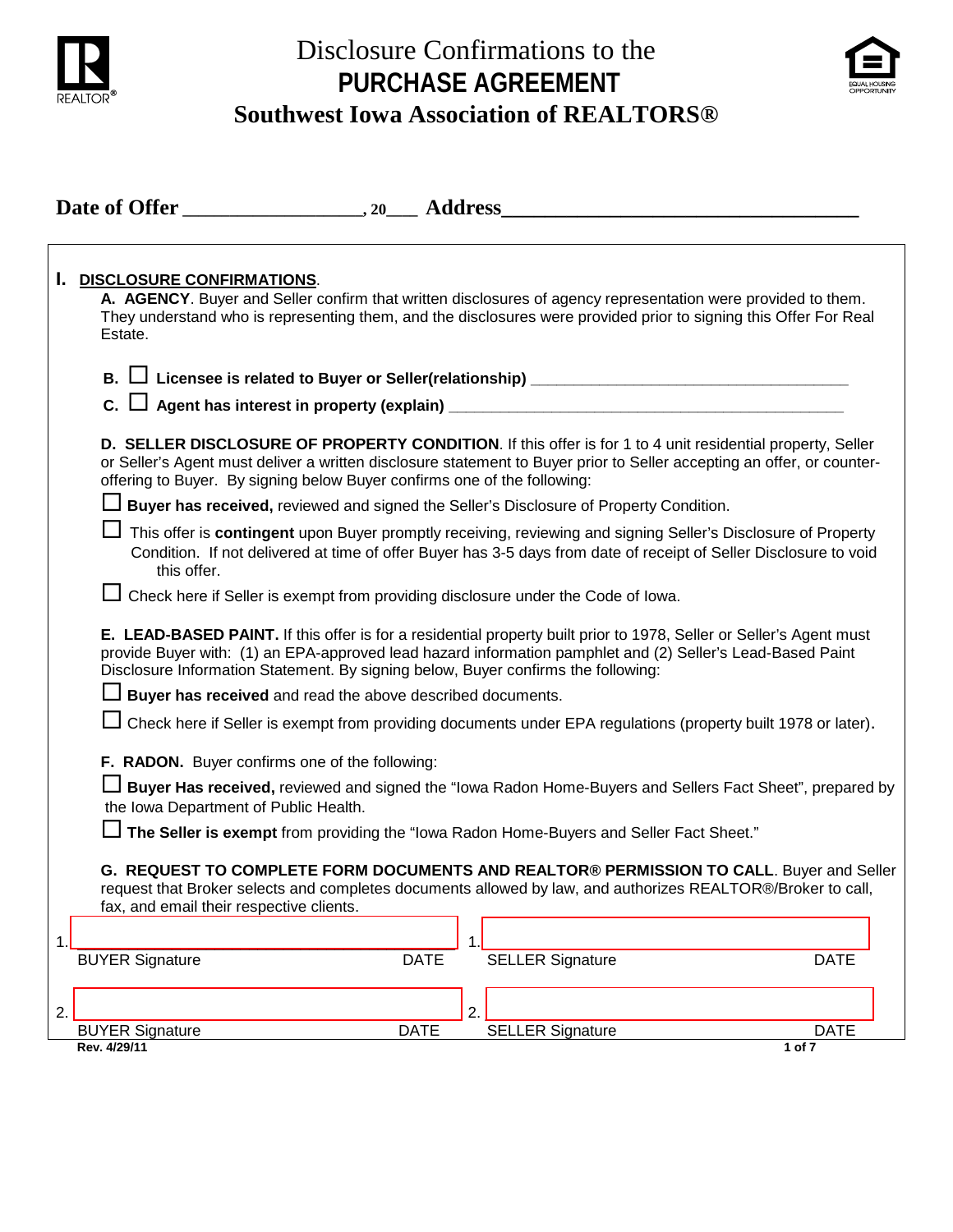

**PURCHASE AGREEMENT Southwest Iowa Association of REALTORS®**

| Date of Offer |  |
|---------------|--|
|               |  |

| of record, if any, and agree as follows:                                        |                                                                                                                                          | Subject to and together with any reasonable easements, zoning restrictions, restrictive covenants and mineral reservations                                                                                                                                                                                                                                                                                                                                                                                                                                                                                                                                                                                                               |
|---------------------------------------------------------------------------------|------------------------------------------------------------------------------------------------------------------------------------------|------------------------------------------------------------------------------------------------------------------------------------------------------------------------------------------------------------------------------------------------------------------------------------------------------------------------------------------------------------------------------------------------------------------------------------------------------------------------------------------------------------------------------------------------------------------------------------------------------------------------------------------------------------------------------------------------------------------------------------------|
|                                                                                 |                                                                                                                                          |                                                                                                                                                                                                                                                                                                                                                                                                                                                                                                                                                                                                                                                                                                                                          |
|                                                                                 | \$_______will be deposited (cashed) and held in trust by $\Box$ Listing Broker or $\Box$ other                                           |                                                                                                                                                                                                                                                                                                                                                                                                                                                                                                                                                                                                                                                                                                                                          |
|                                                                                 |                                                                                                                                          | Letter to pay the balance of the purchase price in the form of a                                                                                                                                                                                                                                                                                                                                                                                                                                                                                                                                                                                                                                                                         |
| cashier's check, certified check or money order at closing.                     |                                                                                                                                          |                                                                                                                                                                                                                                                                                                                                                                                                                                                                                                                                                                                                                                                                                                                                          |
|                                                                                 |                                                                                                                                          | $\Box$ A. NEW MORTGAGE: This agreement is contingent upon the Buyer obtaining one of the following loans: $\Box$ Conv.                                                                                                                                                                                                                                                                                                                                                                                                                                                                                                                                                                                                                   |
|                                                                                 |                                                                                                                                          |                                                                                                                                                                                                                                                                                                                                                                                                                                                                                                                                                                                                                                                                                                                                          |
|                                                                                 |                                                                                                                                          |                                                                                                                                                                                                                                                                                                                                                                                                                                                                                                                                                                                                                                                                                                                                          |
|                                                                                 |                                                                                                                                          | commitment including appraisal, or loan denial on or before _______________(date), this contract shall be null and                                                                                                                                                                                                                                                                                                                                                                                                                                                                                                                                                                                                                       |
| permission to monitor the loan process.<br>be submitted to the original lender. | □ VA Escape Clause/FHA Amendatory Clause is attached.<br>Letter from the lender attached. $\Box$ Letter to follow within: calendar days. | void unless both parties have agreed to a timely signed extension. The Buyer hereby gives the Seller's Agent<br>If the original loan application is denied, the Buyer authorizes and instructs the Lender to provide the denial letter<br>in writing to the Buyer, the Seller, and all real estate licensees involved in the transaction. Upon notification of<br>denial, the contract shall be void and the earnest money will be refunded to Buyer, upon written release of both<br>parties, unless Seller and Buyer mutually agree in writing within two (2) calendar days from receipt of notification of<br>loan denial that an additional loan application to another lender will be made or that additional loan information will |
| written release of both parties.                                                |                                                                                                                                          | 1. If this property does not appraise at the purchase price or greater, or the appraisal includes any required<br>repairs, Buyer and Seller have the option to amend the purchase price in writing, or negotiate appraisal required<br>repairs. If no agreement is reached this contract is void and earnest deposit to be returned to the Buyer upon<br>⊿ 2. This offer is contingent upon and subject to Buyer closing and obtaining proceeds of the sale of Buyer's                                                                                                                                                                                                                                                                   |
|                                                                                 |                                                                                                                                          |                                                                                                                                                                                                                                                                                                                                                                                                                                                                                                                                                                                                                                                                                                                                          |
|                                                                                 |                                                                                                                                          | B. CASH in the form of a cashier's check, certified check or money order to be paid on settlement date.<br>This offer is not contingent upon Buyer obtaining financing. Seller has the right to receive verification of funds.                                                                                                                                                                                                                                                                                                                                                                                                                                                                                                           |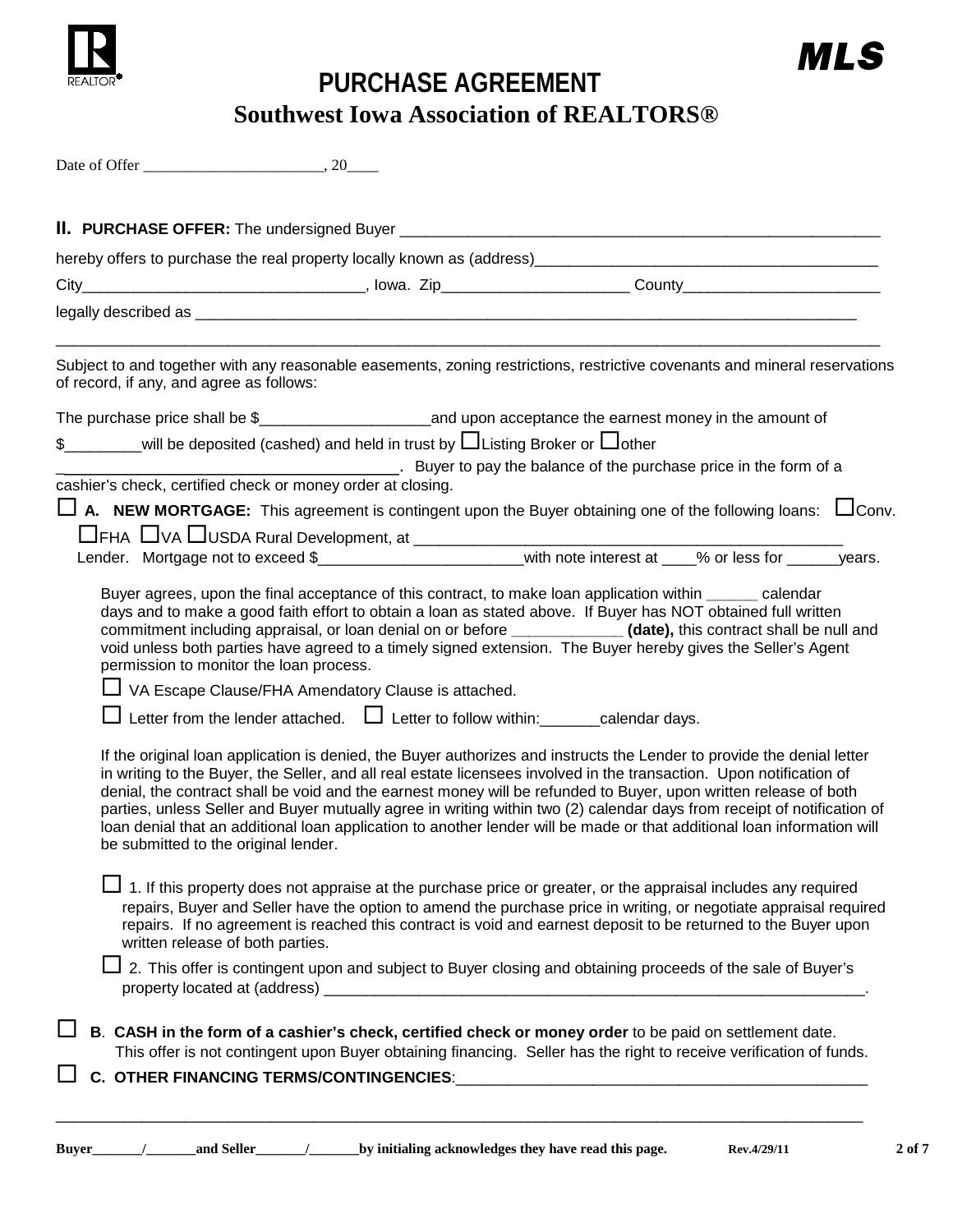| III. CLOSING AND POSSESSION: Closing shall be on or before_                                                           | 20<br>and                   |  |  |  |
|-----------------------------------------------------------------------------------------------------------------------|-----------------------------|--|--|--|
| possession to be given at time of closing or on (date) _<br>at a<br>.20                                               | $\Box$ a.m. $\Box$ p.m. and |  |  |  |
| adjustment of interest, taxes, insurance and rents to be made on this date. All property including keys, alarm/garage |                             |  |  |  |
| codes, and garage door remotes shall be delivered to Buyer at time of possession.                                     |                             |  |  |  |
| <b>Escrow/Closing Company to be:</b>                                                                                  |                             |  |  |  |

**IV. CONDITION OF PROPERTY:** The property as of the date of this agreement including buildings, grounds, and all improvements will be preserved by the Seller in its present condition until possession, ordinary wear and tear excepted. The Buyer shall be permitted within \_\_\_\_\_\_ calendar days to make a final walk through inspection of the property prior to possession or closing, whichever is sooner, in order to determine that there has been no material change in the condition of the property.

**A. INCLUDED PROPERTY:** All property that integrally belongs to, is specifically adapted to, or is part of the real estate (except rental items), that is attached, such as wall to wall carpeting, vinyl, light fixtures, bulbs, ceiling fan(s), mirrors, shelving, shades, rods, blinds, awnings, shutters, storm windows, storm doors, screens, plumbing fixtures, automatic heating equipment, air conditioning equipment (except window), door chimes, alarm devices, built-in items, electrical service cable, garage door opener and control(s), other attached fixtures, radio and/or attached TV receiving equipment, fencing, trees, bushes, shrubs, plants, garden bulbs, water heaters and softeners, sump pumps, attached or fitted floor coverings, installed security systems, central vacuum systems and accessories, in-ground lawn sprinkler systems and component parts, built-in appliances, fireplace screen, fire grate and attached equipment, appurtenant structures or equipment, and storage buildings shall be considered a part of real estate and included in this sale. **All items noted on the Seller's Disclosure of Property Condition Report,**  dated \_\_\_\_\_\_\_\_\_\_\_\_\_\_\_, 20\_\_\_\_ to remain, unless so noted in section B. Also to include \_\_\_\_

**B. PERSONAL PROPERTY AND DEBRIS:** Seller agrees to remove all debris and all personal property not included herein from the property by possession date unless there is a prior written agreement by all parties. Additional personal property and rental items to be removed include: (i.e. water softener, LP or other gas tank):\_\_\_\_\_\_\_\_\_\_\_\_\_\_\_\_\_\_\_\_\_\_\_\_\_\_\_\_\_\_\_\_\_\_\_\_\_\_\_\_\_\_\_\_\_\_\_\_\_\_\_\_\_\_\_\_\_\_\_\_\_\_\_\_\_\_\_\_\_\_\_\_\_\_\_\_\_\_\_\_\_\_\_\_

\_\_\_\_\_\_\_\_\_\_\_\_\_\_\_\_\_\_\_\_\_\_\_\_\_\_\_\_\_\_\_\_\_\_\_\_\_\_\_\_\_\_\_\_\_\_\_\_\_\_\_\_\_\_\_\_\_\_\_\_\_\_\_\_\_\_\_\_\_\_\_\_\_\_\_\_\_\_\_\_\_\_\_\_\_\_\_\_\_

\_\_\_\_\_\_\_\_\_\_\_\_\_\_\_\_\_\_\_\_\_\_\_\_\_\_\_\_\_\_\_\_\_\_\_\_\_\_\_\_\_\_\_\_\_\_\_\_\_\_\_\_\_\_\_\_\_\_\_\_\_\_\_\_\_\_\_\_\_\_\_\_\_\_\_\_\_\_\_\_\_\_\_\_\_\_\_\_\_\_

**C. PROPERTY INSPECTIONS:** Within \_\_\_\_\_ calendar days after the final acceptance date, Buyer may at Buyers expense, have the property inspected by a person or persons of their choice to determine if there are (1) safety or environmental deficiencies; or (2) structural, mechanical, plumbing, electrical or other deficiencies. **These inspections are not to be construed as inspections to bring a home into compliance with the current local building codes.** Seller shall not be required to bring a home into compliance with current building codes unless property was built when current codes were in effect. Within the same period, the Buyer's agent shall notify the Seller's agent in writing, of deficiencies the Buyer requests to have the Seller correct. The Seller's agent<br>shall notify the Buyer's agent in writing within 5 calendar days or (days) of what steps, if any, the shall notify the Buyer's agent in writing within 5 calendar days or Seller will take to correct the deficiencies prior to closing. The Buyer's agent shall notify the Seller's agent in writing within 2 calendar days or \_\_\_\_\_\_\_\_\_\_\_\_ (days) that (1) such steps are acceptable, in which case the agreement as so modified shall be binding upon all parties, or (2) that such steps are not acceptable, in which case the agreement may be voided and any earnest money shall be returned to Buyers upon signed release of all parties. **In the event the inspection is not completed within the specified time frame, the Buyer acknowledges that the Buyer is accepting the property in its existing condition.**

| <b>Buver</b> |                                                                                                                                                                                                                                                                         | by initialing acknowledges they have read this page.<br>and Seller<br>3 of 7<br>Rev. 4/29/11                                    |  |  |  |  |
|--------------|-------------------------------------------------------------------------------------------------------------------------------------------------------------------------------------------------------------------------------------------------------------------------|---------------------------------------------------------------------------------------------------------------------------------|--|--|--|--|
|              |                                                                                                                                                                                                                                                                         | 4. Buyer has been advised of the availability of property inspections but Buyer waives the real estate                          |  |  |  |  |
|              |                                                                                                                                                                                                                                                                         | 3. See attached Septic System and Repair Addendum. (Inspection report required at the time of transfer).                        |  |  |  |  |
|              |                                                                                                                                                                                                                                                                         | 2. See attached Additional Inspections Addendum. This offer is contingent upon the attached additional<br>inspections addendum. |  |  |  |  |
|              | Buyer selects property inspection to determine the material physical condition of the house, land,<br>improvements, fixtures, equipment, any additional structures and any hazardous conditions on the real<br>estate. This offer is contingent upon these inspections. |                                                                                                                                 |  |  |  |  |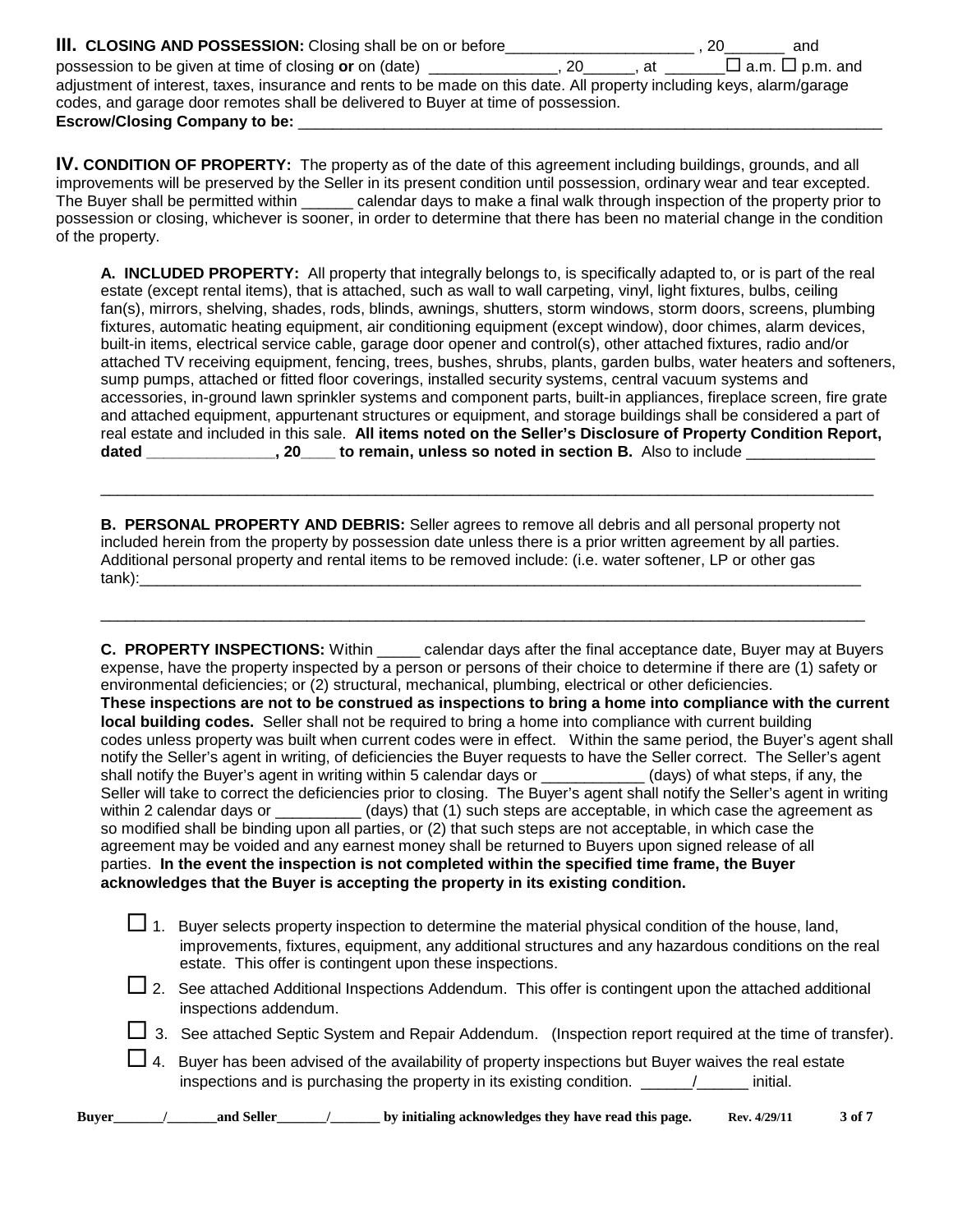**D. PEST INSPECTION:** Buyer at Buyers' expense, or Seller in the case of a VA loan, shall have the property inspected for termites or other wood destroying insects by a licensed Pest Inspector prior to closing. If active infestation or damage due to prior infestation is discovered, Seller shall have the option of either having the property treated for infestation by a licensed pest exterminator and having any damage repaired with Buyers written approval, or canceling this agreement. Buyer agrees to accept the property after treatment and repairs. However, Buyer may accept the property in its existing condition without such treatment or repairs.

Buyer waives pest inspection \_\_\_\_\_\_\_/\_\_\_\_\_\_\_ (initial).

**E. NEW CONSTRUCTION:** If the improvements on the subject property are under construction or are to be constructed, this agreement shall be subject to approval of plans and specifications by the parties within \_\_\_\_ calendar days of final acceptance of this agreement. This offer to buy is not a construction contract. The contract for construction will be a separate agreement between the Contractor and Buyer which will set forth all of the terms, conditions and specifications of the property to be constructed. **Broker and agents make no warranties as to the quality of construction, or materials or habitability.**

#### **F. WARRANTY PLAN**:

- $\Box$  1. Buyer has been advised of a home warranty plan and will make their decision during the inspection period.
- $\Box$  2. Seller to provide warranty coverage to be paid by Seller at closing in the amount not to exceed \$\_\_\_\_\_\_
- $\square$  3. Buyer will provide warranty coverage if so desired.
- $\Box$  4. Buyer declines warranty coverage.  $\Box$  / \_\_\_(initial).

 **G. SURVEY:** The Buyer may, prior to closing, have the property surveyed at Buyer's expense. If the survey, certified by a Registered Land Surveyor, shows any encroachment on said property or if any improvements located on the subject property encroach on lands of others, such encroachments shall be treated as a title defect and handled accordingly.

**H. FLOOD HAZARD ZONE:** If the property is in a flood hazard area it may be necessary to purchase Flood Insurance in order to obtain financing. **Buyer should consult a lender and insurance carrier to determine if the property is in a flood hazard area.** 

 $\_$  ,  $\_$  ,  $\_$  ,  $\_$  ,  $\_$  ,  $\_$  ,  $\_$  ,  $\_$  ,  $\_$  ,  $\_$  ,  $\_$  ,  $\_$  ,  $\_$  ,  $\_$  ,  $\_$  ,  $\_$  ,  $\_$  ,  $\_$  ,  $\_$  ,  $\_$  ,  $\_$  ,  $\_$  ,  $\_$  ,  $\_$  ,  $\_$  ,  $\_$  ,  $\_$  ,  $\_$  ,  $\_$  ,  $\_$  ,  $\_$  ,  $\_$  ,  $\_$  ,  $\_$  ,  $\_$  ,  $\_$  ,  $\_$  ,

 $\_$  ,  $\_$  ,  $\_$  ,  $\_$  ,  $\_$  ,  $\_$  ,  $\_$  ,  $\_$  ,  $\_$  ,  $\_$  ,  $\_$  ,  $\_$  ,  $\_$  ,  $\_$  ,  $\_$  ,  $\_$  ,  $\_$  ,  $\_$  ,  $\_$  ,  $\_$  ,  $\_$  ,  $\_$  ,  $\_$  ,  $\_$  ,  $\_$  ,  $\_$  ,  $\_$  ,  $\_$  ,  $\_$  ,  $\_$  ,  $\_$  ,  $\_$  ,  $\_$  ,  $\_$  ,  $\_$  ,  $\_$  ,  $\_$  ,

**I.** Other provisions to be provided for in this agreement are as follows: \_\_\_\_\_\_\_\_\_\_\_\_\_\_\_\_\_\_\_\_\_\_\_\_\_\_\_\_\_\_\_\_\_\_

#### **THIS AGREEMENT IS ALSO SUBJECT TO THE FOLLOWING TERMS AND CONDITIONS:**

**1. TRUST PAYMENTS:** Buyer authorizes the company financing this purchase to pay all funds to Broker or independent third party for the benefit of Seller. Seller authorizes Broker to accept and manage payments and disbursements. At time of settlement, funds of the purchase price may be used to pay taxes, other liens, and closing costs to comply with the above requirements, to be handled under supervision of Broker, and subject to approval of Buyer on title questions which may be needed to produce marketable title. **If Buyer is refunded any Earnest Money, any expenses incurred on Buyer's behalf shall be deducted and paid to creditors**. If agreed to by the broker, any interest on the trust account shall be forwarded to the Iowa Association of REALTORS® Foundation, a charitable non-profit entity, or as directed and mutually agreed in writing by both Buyer and Seller.

#### **2. REAL ESTATE TAXES, SPECIAL ASSESSMENTS, AND CHARGES:**

a. All regular taxes due and payable in the fiscal year in which possession is given are to be paid by Seller as well as all unpaid taxes that are liens for prior years.

b. All regular taxes for the fiscal year in which possession is given (due and payable in the following fiscal year) are to be pro-rated between Buyer and Seller as of the date of possession. The basis of such proration shall be the taxes that were certified and payable in the prior fiscal year. If such taxes are not based upon a full assessment of the present property improvements; ie new construction, survey splits, etc. then, the proration shall be based on the current mill levy rate and the assessed value for the tax period to date of possession shown on the assessors records, less tax abatement, if any. **Buyer should verify any potential future tax liabilities.**

 **Buyer\_\_\_\_\_\_\_/\_\_\_\_\_\_\_and Seller\_\_\_\_\_\_\_/\_\_\_\_\_\_\_by initialing acknowledges they have read this page. Rev. 4/29/11 4 of7**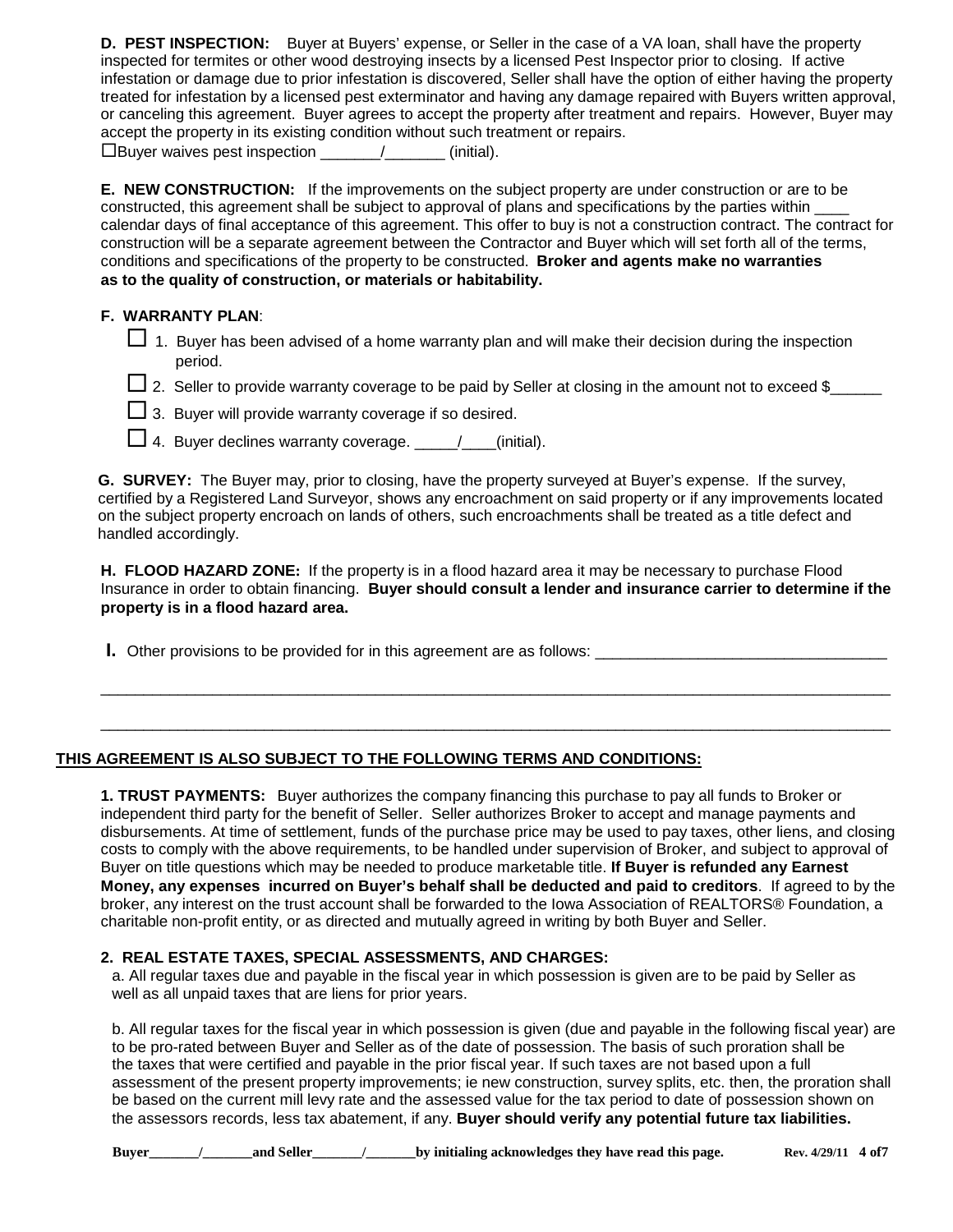c. All charges for solid waste removal, utilities, and assessments for maintenance attributable to Seller's possession are to be paid by Seller. All liens caused by Seller's ownership, such as mechanics liens, mowing, snow removal, etc. are to be paid by Seller. All special assessments spread on the Treasurer's Books at the time of the closing of this offer are to be paid by Seller, **except for – Real Estate Improvement District (REID's)** which shall be negotiated as follows:

d. All subsequent taxes and special assessments are to be paid by Buyer.

**3. INSURANCE:** Seller agrees to maintain existing insurance, and Buyer shall immediately confirm insurability of property and may also purchase insurance. In the event of substantial damage or destruction prior to closing, this agreement may be null and void if Buyer desires. Buyer, however, shall have the right to complete the closing and receive insurance proceeds regardless of the extent of the damage plus a credit towards the purchase price equal to the amount of the Seller's deductible on such policy. The property shall be deemed substantially damaged or destroyed if it cannot be restored to its present condition on or before closing date.

 $\mathcal{L}_\text{max}$  , and the set of the set of the set of the set of the set of the set of the set of the set of the set of the set of the set of the set of the set of the set of the set of the set of the set of the set of the

**4. RENTAL PROPERTY:** If subject property is going to be a rental property, Buyer is responsible to investigate and understand any housing codes that may apply. Buyer is responsible to register with the city with the rental registration and inspection program within 30 days from when property is ready to rent.

#### **5. DUTIES OF PARTIES:**

Seller and Buyer acknowledge and agree that REALTOR®/Broker, its affiliated licensees and employees: (1) must respond to all questions of the parties, however they are not required to discover hidden defects or give advice on matters outside the scope of their real estate license; (2) make no representations or warranties as to the physical or mechanical condition of the property, its size, value, future value, income potential, whether the basement is waterproof, etc.; (3) are not qualified to advise on questions concerning the condition of the property, the legal sufficiency, legal effect or tax consequences of this document or transaction. **For such matters, Seller and Buyer are advised to consult the appropriate professional(s).** 

Seller and Buyer acknowledge that the Seller of real property has a legal duty to disclose in good faith MATERIAL ADVERSE FACTS and MATERIAL DEFECTS of which Seller has actual knowledge and which a reasonable inspection by Buyer would not reveal. Buyer is advised to request that special provisions be written into this contract prior to signing, to cover any and all conditions which Buyer might consider being questionable or problematical (whether such be inspection for termites, drainage, water and soil conditions, adequacy of structure or any components, zoning, boundaries, utility connections, or any other matters).

By acceptance of the offer, the Seller warrants and represents the following: (1) that Seller has no notice or knowledge of any planned public improvement which may result in special assessments or other liens; (2) that no government agency has served any notice requiring repair, alterations or corrections of any existing conditions. **This representation of Seller shall survive the closing of this transaction.**

**6. TITLE INSURANCE OR ABSTRACT**: The Seller agrees to perfect the title so that upon conveyance, title shall be deemed marketable in compliance with this agreement. If closing is delayed due to Seller's inability to provide marketable title, Buyer may rescind this agreement and the earnest deposit shall be refunded to Buyer.

 $\Box$  a. Buyer chooses title insurance coverage. Buyer selects:  $\Box$  Expanded  $\Box$  Basic coverage  $\Box$  Buyer waives expanded and holds harmless real estate company and its agents from any liability from waiving expanded title insurance / (initial). The Real Estate Settlement Procedures Act (RESPA) states that the Seller cannot make the sale conditioned on the use of a particular title insurance company. Buyer selects

title company. The cost of any title insurance policies and endorsements shall be equally divided between Buyer and Seller.

 $\Box$  b. Buyer at Buyer's expense chooses to have an attorney's opinion, the attorney to

be the seller at Seller's expense, shall have the abstract continued to the date of closing and delivered to the attorney selected by the Buyer.

 $\square$ c. Title Certificate in lieu of abstracting. Costs to be designated as follows:  $\square$ 

**Buyer** / and Seller / by initialing acknowledges they have read this page. Rev. 2/7/11 5 of 7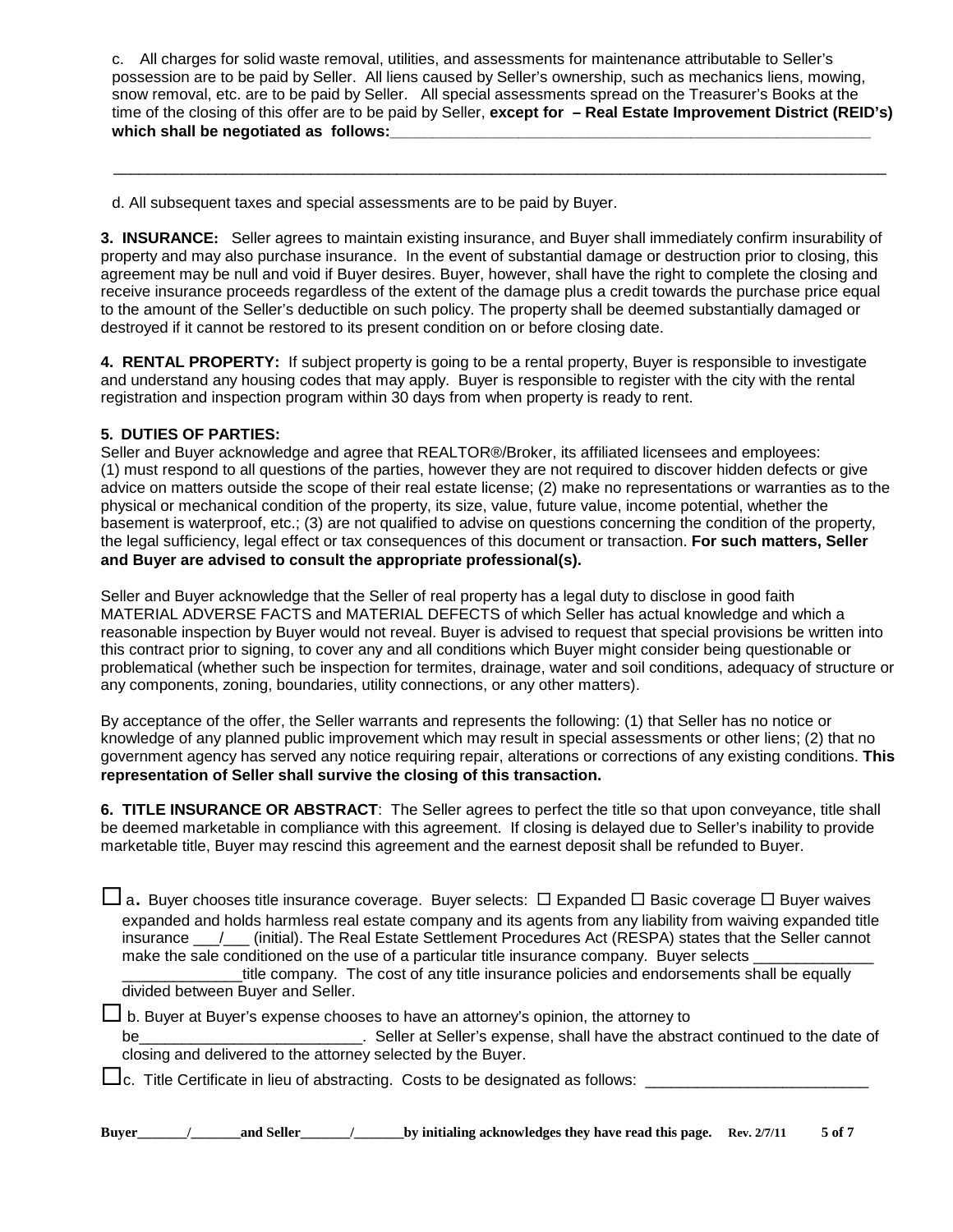**7. CLOSING FEE:** Buyer agrees to pay a closing fee of \$\_\_\_\_\_\_\_\_\_\_\_\_\_\_\_\_\_\_\_ to unless Buyer is obtaining VA financing which restricts Buyer from paying this fee, then such costs of the closing shall be paid by the Seller.

**8. CONVEYANCE:** At closing Seller shall deliver either a warranty deed or fiduciary's deed, if applicable, to Buyer, or such party or parties as Buyer may direct, conveying title together with such other documents as may be required to record the deed, transfer personal property, if any, and protect Buyer from mechanics' liens.

**9. GENERAL PROVISIONS:** In the performance of each part of this agreement, time shall be of the essence. This agreement shall be binding on and inure to the benefit of the heirs, executors, administrators, assigns and successors in interest of the respective parties. This agreement shall survive the closing. Paragraph headings are for the convenience of reference and shall not limit nor affect the meaning of this agreement. Words and phrases herein, including any acknowledgement hereof, shall be construed as in the singular or plural number, and as masculine, feminine or neuter gender, according to the context.

**10. ENTIRE AGREEMENT:** This document contains the entire agreement of the parties and supersedes all prior offers with respect to the property. This offer may be modified only by a written agreement signed and dated by both parties. This Purchase Agreement shall not be assigned by Buyer without the written consent of Seller.

**11. NOTICE:** Any notice required under this agreement shall be deemed delivered when it is received or provided either by hand delivery, facsimile, electronic communication or certified mail. Persons designated for receipt or to give any notice shall be Seller and Buyer or their Broker or Agent. Buyer and Seller agree that all documents relating to the sale of this property, including this offer, counteroffers and acceptances (1) may be transmitted electronically, (2) shall be treated in all respects as originals.

**12**. **MEDIATION**: In the event of a dispute, Buyer and Seller agree to consider mediation as an alternative to initiating legal action. The mediation will be conducted in accordance with the rules and procedures of a mutually agreed mediation service. Even when utilizing mediation, parties may still seek legal remedies.

**13**. **OTHER PROVISIONS**: All other provisions, if any, shall be by addendum or amendment to this agreement.

**14. INDEMNITY:** If a mutual mistake regarding the rights and obligations of the parties is discovered after closing, that mistake shall be corrected by a mutual agreement. If the error is a monetary mistake, it is to be assessed and immediately collected from the party originally legally liable.

#### **15. REMEDIES OF THE PARTIES:**

- a. If the Seller fails to fulfill this agreement Seller will pay the Broker the commission in full.
- b. If Seller fails to fulfill this agreement, Buyer shall have the right to have all payments returned or to proceed by an action or actions at law or in equity.
- c. If Buyer fails to fulfill this agreement, all payments by Buyer may be forfeited and retained by Seller as provided in the Iowa Law.
- d. Buyer and Seller understand any earnest deposit money can only be released through written mutual consent by Buyer and Seller or by court order.
- e. In addition to the foregoing remedies, Buyer and Seller each shall be entitled to any and all other remedies, or action at law or in equity, including foreclosure, and the party at fault shall pay costs and attorney fees, and a receiver may be appointed.

**16. COURT APPROVAL:** If the property is an asset of any estate, trust, conservatorship, or receivership, this contract shall be subject to court approval. If necessary, the appropriate fiduciary shall proceed promptly and diligently to bring the matter on for hearing for court approval. In this event a Court Officer's Deed shall be used.

**17. RELEASE OF INFORMATION**: Upon closing Buyer and Seller authorize the release of sold information ie. price, financing and property information regarding the purchase of this property to the Multiple Listing Service of the Southwest Iowa Association of REALTORS® Inc.

**18. REMUNERATION:** Buyer and Seller acknowledge and understand that Broker and/or its agents may receive financial remuneration from the sale of title insurance or other forms of insurance or products or services. Pursuant to the Real estate Settlement Procedures Act (Regulation X), 24 CFR Part 3500, Buyer and Seller acknowledge receipt of the Controlled Business Arrangement Disclosure Statement, as required by law.

**Buyer\_\_\_\_\_\_\_/\_\_\_\_\_\_\_and Seller\_\_\_\_\_\_\_/\_\_\_\_\_\_\_by initialing acknowledges they have read this page. Rev. 4/29/11 6 of 7**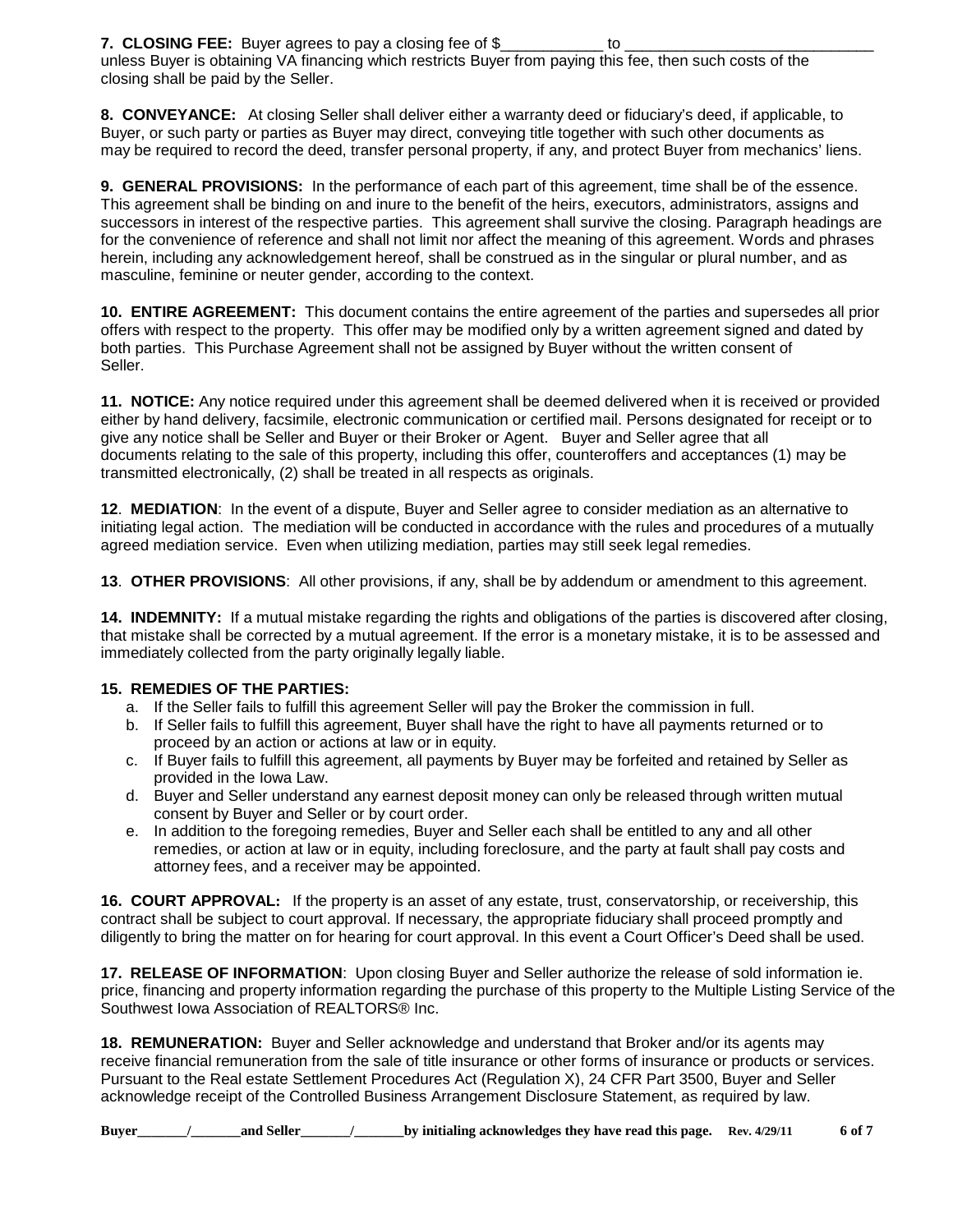**19. JOINT TENANCY IN PROCEEDS AND IN SECURITY RIGHTS IN REAL ESTATE**.If Seller, immediately preceding this offer, holds title to the property in joint tenancy, and such joint tenancy is not later destroyed by operation of law or by acts of Seller, then (1) the proceeds of this sale, and any continuing and/or recaptured rights of Seller in real estate shall be and continue in Seller as joint tenants with rights of survivorship and not as tenants in common; and (2) Buyer in the event of the death of either Seller agree to pay any balance of the proceeds of this sale to the surviving Seller and to accept deed from such surviving Seller. This paragraph assists in determining how the proceeds will be distributed to the Seller.

**20. JOINT TENANCY:** If BUYERS are married, their interest herein shall be  $\Box$  joint tenancy or  $\Box$  tenants in common. (Title to be held in joint tenancy unless otherwise specifically indicated.) If you have questions about how to take title seek legal advice.

| SEE ADDITIONAL ATTACHED ADDENDUMS:                                                                                                                                                                                                                                                                                                                                                                                                                                                                                                                                                                                                                                           |                         |                                 |
|------------------------------------------------------------------------------------------------------------------------------------------------------------------------------------------------------------------------------------------------------------------------------------------------------------------------------------------------------------------------------------------------------------------------------------------------------------------------------------------------------------------------------------------------------------------------------------------------------------------------------------------------------------------------------|-------------------------|---------------------------------|
| OFFER EXPIRATION: If this offer is not accepted on or before ____________________ at<br>shall become null and void and all payments if applicable, shall be repaid to the Buyer without liability on the part of the<br>Broker to either party. This is a legally binding contract. If not understood, seek competent legal<br>advice.                                                                                                                                                                                                                                                                                                                                       |                         | $\Box$ a.m. $\Box$ p.m., CST it |
| Buyer Signature (Optional): □ Single or □ Married                                                                                                                                                                                                                                                                                                                                                                                                                                                                                                                                                                                                                            | <b>Print Legal Name</b> | Date                            |
| Buyer Signature (Optional): $\Box$ Single or $\Box$ Married                                                                                                                                                                                                                                                                                                                                                                                                                                                                                                                                                                                                                  | Print Legal Name        | Date                            |
| <b>Agent Signature</b>                                                                                                                                                                                                                                                                                                                                                                                                                                                                                                                                                                                                                                                       | <b>Agent Email</b>      | Phone #                         |
| <b>Broker Name</b>                                                                                                                                                                                                                                                                                                                                                                                                                                                                                                                                                                                                                                                           | <b>Broker Address</b>   | Broker Phone #                  |
| $\Box$<br>SELLER'S ACCEPTANCE. The undersigned Seller of the above property accepts the above offer and agrees to<br>Seller's Broker shall be able to take backup offers up to the time of closing after this offer has been accepted by Seller and<br>$\Box$ shall $\Box$ shall not continue to show this property for sale.<br><b>SELLER'S COUNTER-OFFER.</b> The undersigned Seller of the above property counters (see attached counter offer)<br>which then becomes an integral part and incorporated within the above described purchase agreement.<br>SELLER'S REJECTION. The undersigned Seller of the above property rejects this Buyer's written offer to purchase |                         | _□a.m. □p.m.                    |
| Seller Signature (Optional): $\Box$ Single or $\Box$ Married                                                                                                                                                                                                                                                                                                                                                                                                                                                                                                                                                                                                                 | <b>Print Name</b>       | Date                            |
| Seller Signature (Optional): $\square$ Single or $\square$ Married                                                                                                                                                                                                                                                                                                                                                                                                                                                                                                                                                                                                           | <b>Print Name</b>       | Date                            |
| <b>Agent Signature</b>                                                                                                                                                                                                                                                                                                                                                                                                                                                                                                                                                                                                                                                       | <b>Agent Email</b>      | Phone #                         |
| <b>Broker Name</b>                                                                                                                                                                                                                                                                                                                                                                                                                                                                                                                                                                                                                                                           | <b>Broker Address</b>   | Broker Phone #                  |
|                                                                                                                                                                                                                                                                                                                                                                                                                                                                                                                                                                                                                                                                              |                         |                                 |

The REALTOR negotiating this agreement is a member of the Southwest Iowa Association of REALTORS® and as such governed by its CODE OF ETHICS AND RECOMMENDED ASSOCIATION BUSINESS PRACTICES. Southwest Iowa Association of REALTORS®, INC. 500 South 8th Street, Council Bluffs, Iowa 51501 **Rev.** 4/29/11 **7 of 7**